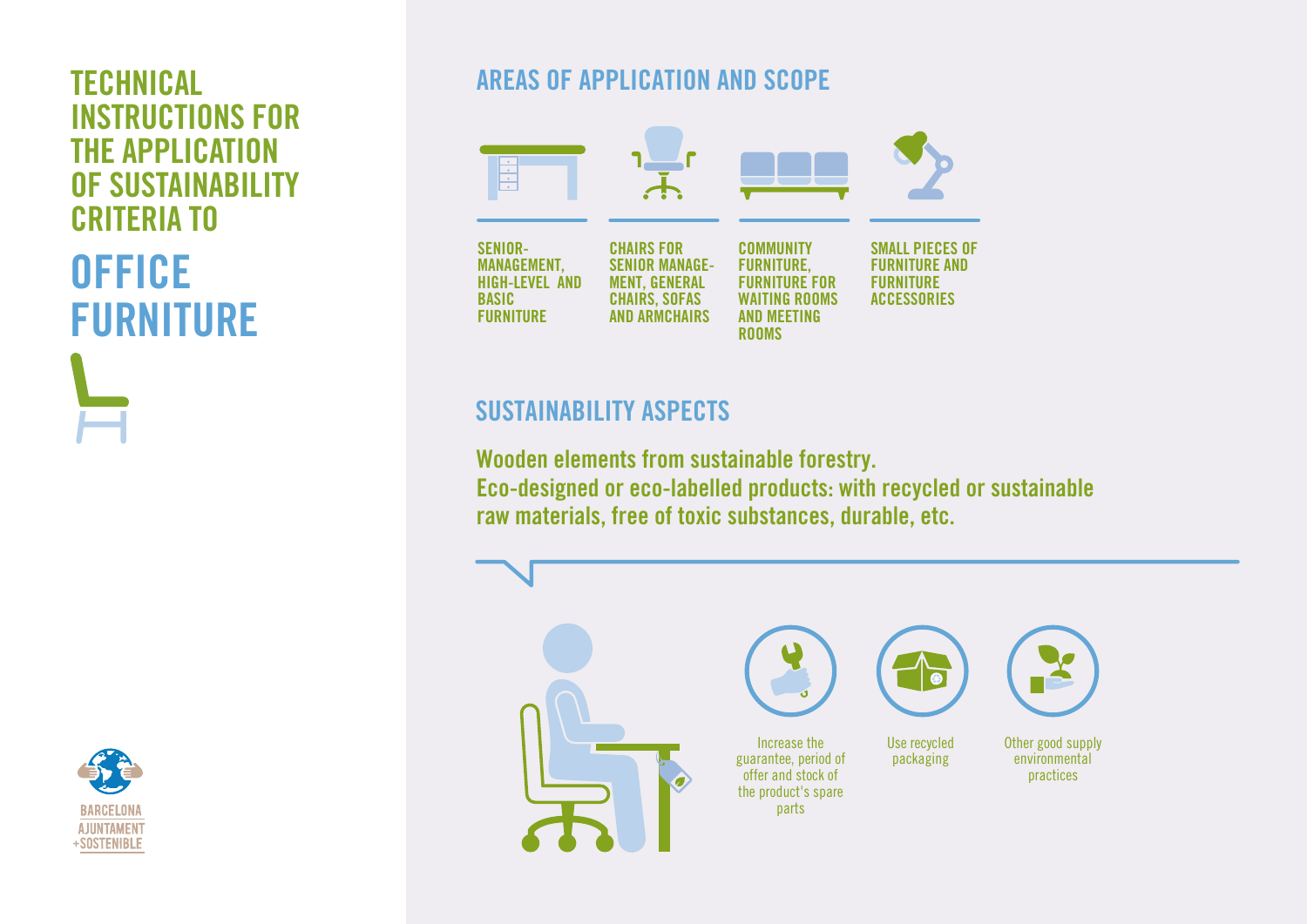TECHNICAL INSTRUCTIONS FOR THE APPLICATION OF SUSTAINABILITY CRITERIA TO OFFICE FURNITURE

Barcelona City Council, in accordance with the strategies outlined in the 2012- 2022 Citizen Commitment to Sustainability, the Barcelona City Council Sustainable Timber Plan of Action, and the 2014 Policy Decree on Responsible Procurement of Timber from Sustainable Forests, considers it essential to keep working towards reversing the trend of deforestation and to minimise the environmental impact of furniture production through the procurement and use of office furniture with sustainability guarantees.

These technical instructions are an answer to the 2013 Government Measure on Responsible Public Procurement with Social and Environmental Criteria and the Mayoral Decree on Responsible Public Procurement using Social and Environmental Criteria of 20 November 2013, which establishes the publication of technical instructions that define specific environmental criteria that must be applied in the purchasing and contracting of groups of products and services that have been defined as priorities, which include office furniture.





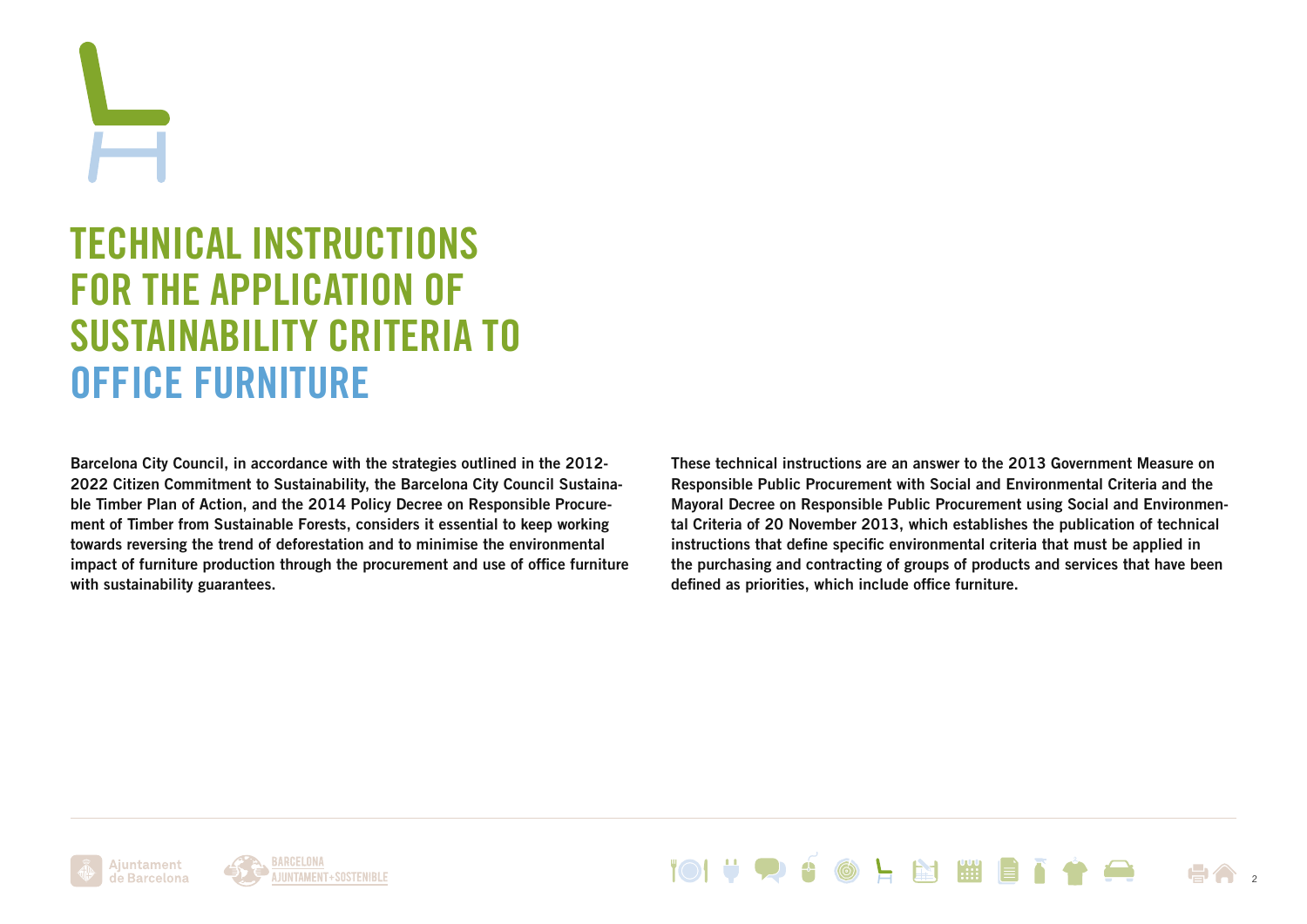# 1 SUBJECT MATTER

These technical instructions aim to define, in accordance with the Mayoral Decree on Responsible Public Procurement using Social and Environmental Criteria, the criteria for environmental clauses for the procurement of office furniture.

To achieve this objective, these instructions:

- a. Classify the different types of furniture covered by these instructions.
- b. Define the priorities for furniture procurement and acquisition.
- c. Establish the main sustainability aspects that must be considered on each type of furniture, and define the environmental criteria to be applied.
- d. Establish the monitoring system.

### 2 AREA OF APPLICATION

#### 2.1 Subject area

In accordance with the Mayoral Decree on Responsible Public Procurement using Social and Environmental Criteria these instructions must be complied with in any public sector contracts signed by Barcelona City Council and its dependent organisations with the power to adjudicate (contracting authorities), whose contractual subject matter is outlined in Section 3, "Scope".

As for internal demand, these instructions apply to all internal order procedures made by the various departments to the centralised contracting body.

#### 2.2 Inclusion in procurement documents

All contracting bodies must comply with these instructions, and must ensure that, in all cases and according to the type of furniture, the corresponding environmental criteria are applied.

As furniture is a centrally procured product, central contracting bodies will be responsible for guaranteeing the application of these criteria, be that through the creation of dedicated procurement documents, through adhering to framework agreements, or other supramunicipal centralised procurement systems.

Other municipal services must apply the priorities established in these instructions to their orders, which will be made through the corresponding centralised procurement bodies.

#### 2.3 Exceptions and justification report

In accordance with the Mayoral Decree on Responsible Public Procurement using Social and Environmental Criteria, the competent contracting bodies or those responsible for contracting may consider that the contract's characteristics are not suitable for including of some or all of the environmental clauses set out in these instructions, such as may be the case when replacing already-owned furniture with characteristics predefined in previous procurements. In these cases, the competent contracting body will duly justify this in the procurement record, in accordance with the points set out in Section 4.2.

Furthermore, the various municipal services may consider that the environmental priorities and criteria established in these instructions are not suitable for the service's furniture needs. In these cases, the municipal service will duly justify this in the procurement record, in accordance with the points set out in Section 4.2.

**图** 



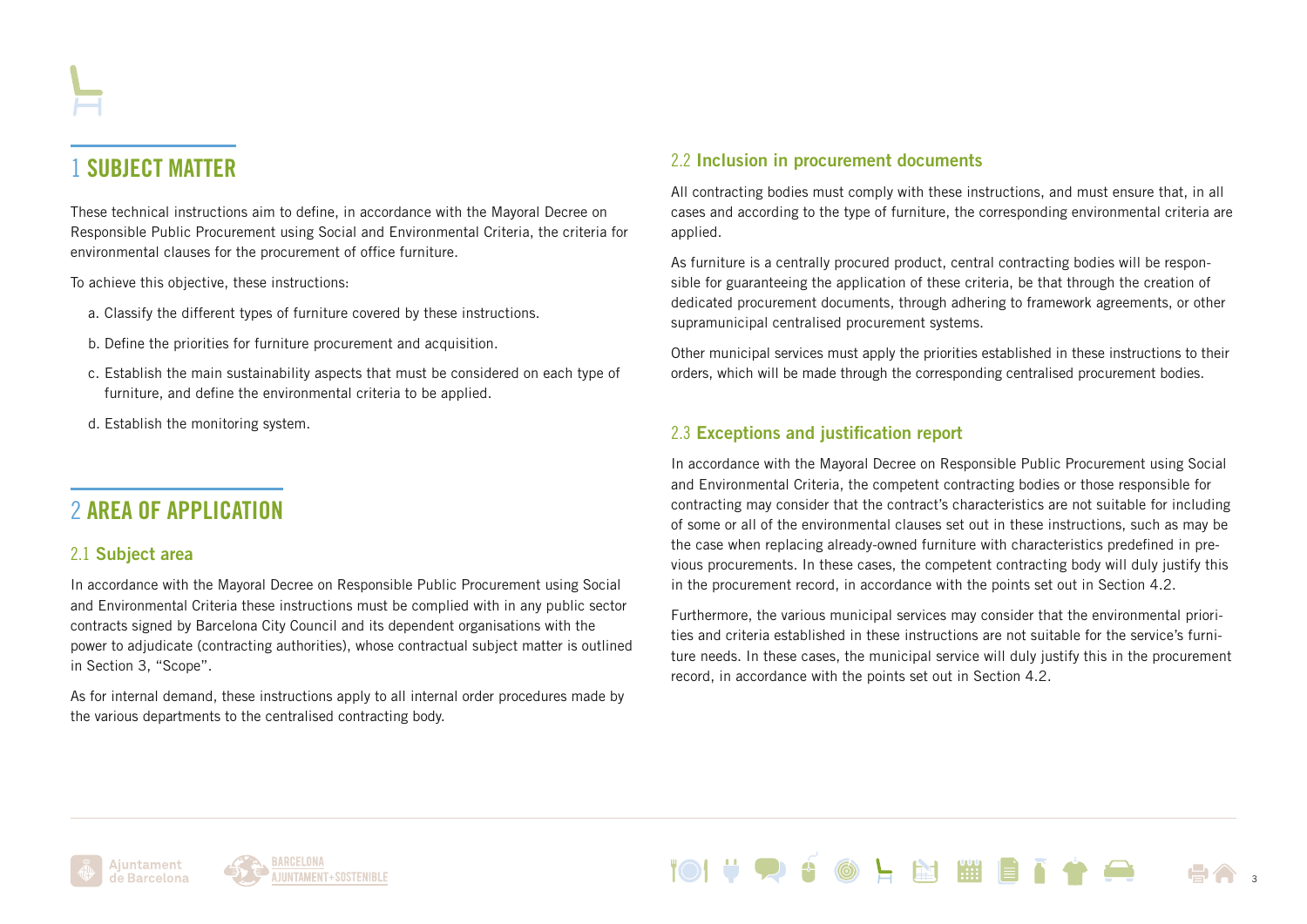# 3 SCOPE

These instructions establish specific criteria for:

- Furniture for management, high-level and basic furniture (or workstations)
- Chairs for management and general chairs, sofas and armchairs
- Community furniture
- Furniture for waiting rooms and meeting rooms
- Auxiliary furniture and furniture accessories

These instructions also apply to service contracts involving the procurement or replacement of furniture, whenever compatible and without prejudice to the quality of the service being contracted.

On the other hand, the instructions do not apply to contracts that include the procurement of furniture, even if it is not strictly office furniture, such as for exhibitions, construction work contracts or interior designing and similar contracts, but the priorities and lines of action defined in these instructions should inform their procurement.

# 4 PRIORITIES FOR FURNITURE

### 4.1 Priorities

In accordance with the various commitments on environmental protection subscribed to by Barcelona City Council, and bearing in mind the differences in associated environmental impact and hazards, the priorities when procuring furniture will be:

• To guarantee timber or timber derivatives included in the furniture come from sustainably managed sources.

- To encourage the incorporation of recycled/sustainable raw materials, the elimination of toxic products or substances, the durability of items and the ability to recycle their components easily, either explicitly or through the application of ecodesign tools and criteria.
- To limit the content of toxic substances in specific furniture components such as chipboard, fabric and foam.
- To guarantee the useful life of the product, the continuity of the brand range and the existence of spare parts.

Given the wide range of items that might fall under the scope of these instructions, in accordance with Section 3, "Scope", the principles outlined here should be applied on a case-by-case basis as appropriate.

As the object of these instructions is furniture, the principles outlined above will take priority over those described below, which refer to the delivery service, which are equally important, as they reinforce other environmental policies (on waste prevention) and are necessary for coherence with the other sustainable procurement instructions:

- To require proper management of packaging, the return of out-of-use products and to encourage the use of recycled packaging.
- To promote the inclusion as contract performance clauses of best environmental practices related to the distribution of the supplies covered by the contract.

These secondary aspects, although not the main focus, in many cases are often easier to take on board for the bidding company as they are not the central economic object of the contract, but must not be taken separately from the first aspects mentioned.

### 4.2 Justification report

Should the service management or the competent contracting body consider the priorities mentioned in the previous section, certain specifications or environmental criteria not





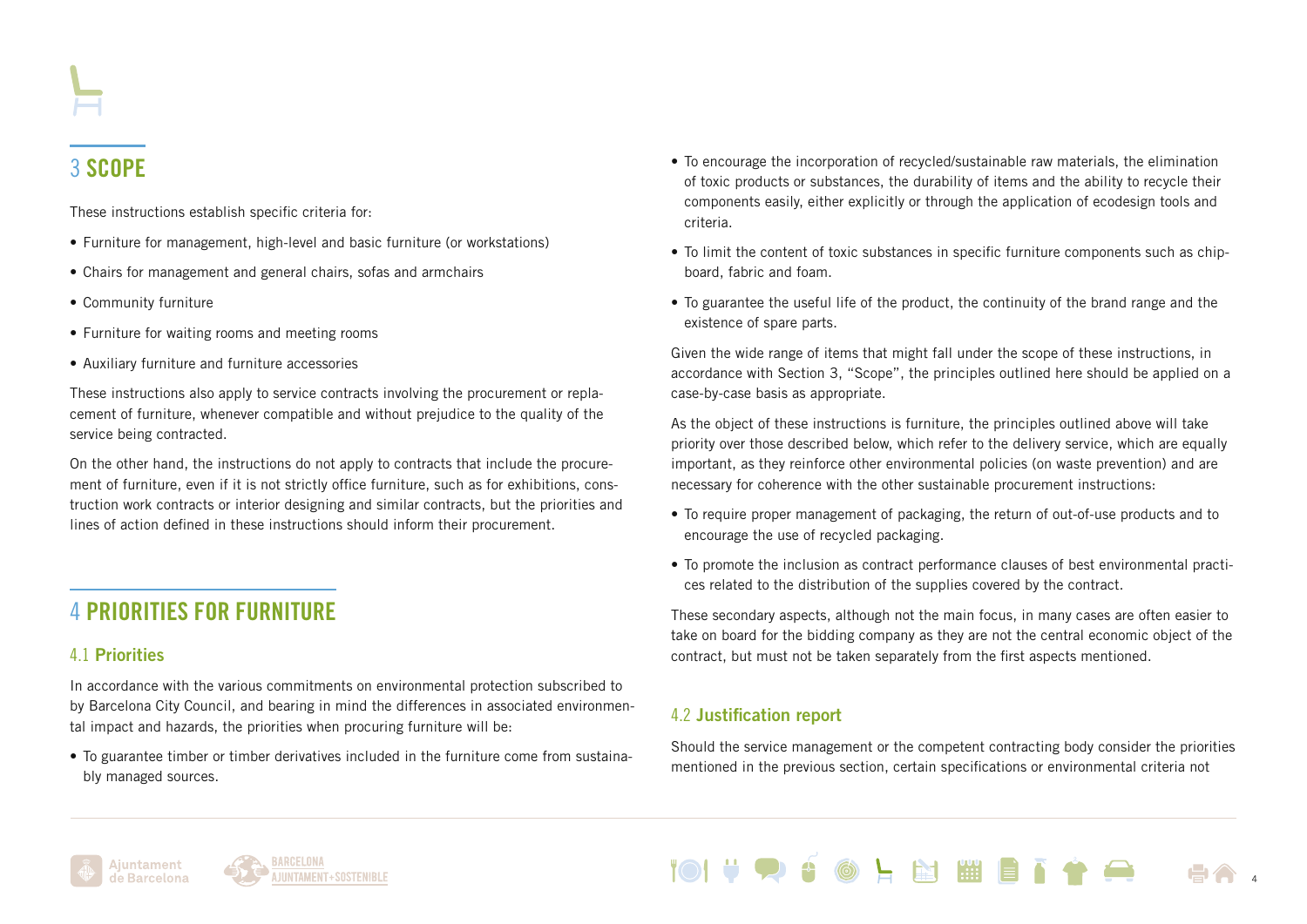to be applicable, or it considers that the nature of the contract is not appropriate for including these instructions, they must indicate this and explain why in a report that must include at least:

- The special requirements and characteristics of the furniture being contracted.
- A reasoned justification explaining the infeasibility of balancing these special requirements with the environmental criteria established in each area of application.

This report will be made available to those in charge of overseeing these instructions, when required.

### 5 5.ENVIRONMENTAL CRITERIA FOR THE ACQUISITION OF FURNITURE

The following table brings together the various environmental aspects for each type of service indicated.

| <b>Criteria for</b><br>furniture | Timber and timber derivatives sourced from sustainably managed forests |
|----------------------------------|------------------------------------------------------------------------|
|                                  | Ecodesign and ecolabels                                                |
|                                  | Formaldehyde content                                                   |
|                                  | Limiting toxic substances                                              |
|                                  | Useful life and warranty expand                                        |
|                                  | Packaging                                                              |

| <b>Criteria for</b><br><b>accessories</b> | Timber and timber derivatives sourced from sustainably managed forests |
|-------------------------------------------|------------------------------------------------------------------------|
|                                           | Ecodesign and ecolabels                                                |
|                                           | Energy efficiency                                                      |

Below we outline the environmental criteria to be included in the procurement documents for the contracts described above.

The following articles indicate when the criteria can be included as a technical requirement or as award criteria. In the latter case, the contracting body will have to determine the score given for compliance with each of the adjudication criteria and the corresponding evaluation formula.

In cases of a single tender involving the procurement of several different types of furniture, these must be separated in lots and include the criteria relevant to the corresponding type.

5.1 Criteria for the procurement or orders for furniture and chairs for management level, high level and basic level, sofas and armchairs, group furniture and furniture for waiting rooms and meeting rooms

#### I-Timber and timber derivatives from sustainably managed sources

Each of the products offered which contains timber or timber-derived products (including fibreboard, chipboard, plywood, MDF and similar materials) must offer sustainable forest guarantees, to be accredited through a sustainable forest certificate, in accordance with the FSC or PEFC certification systems or equivalent (other equivalent, internationally recognised forest certification schemes).

As an alternative to the procurement of timber from certified sustainable forests, the contracting body may also require the use of certified recycled timber (to be verified by



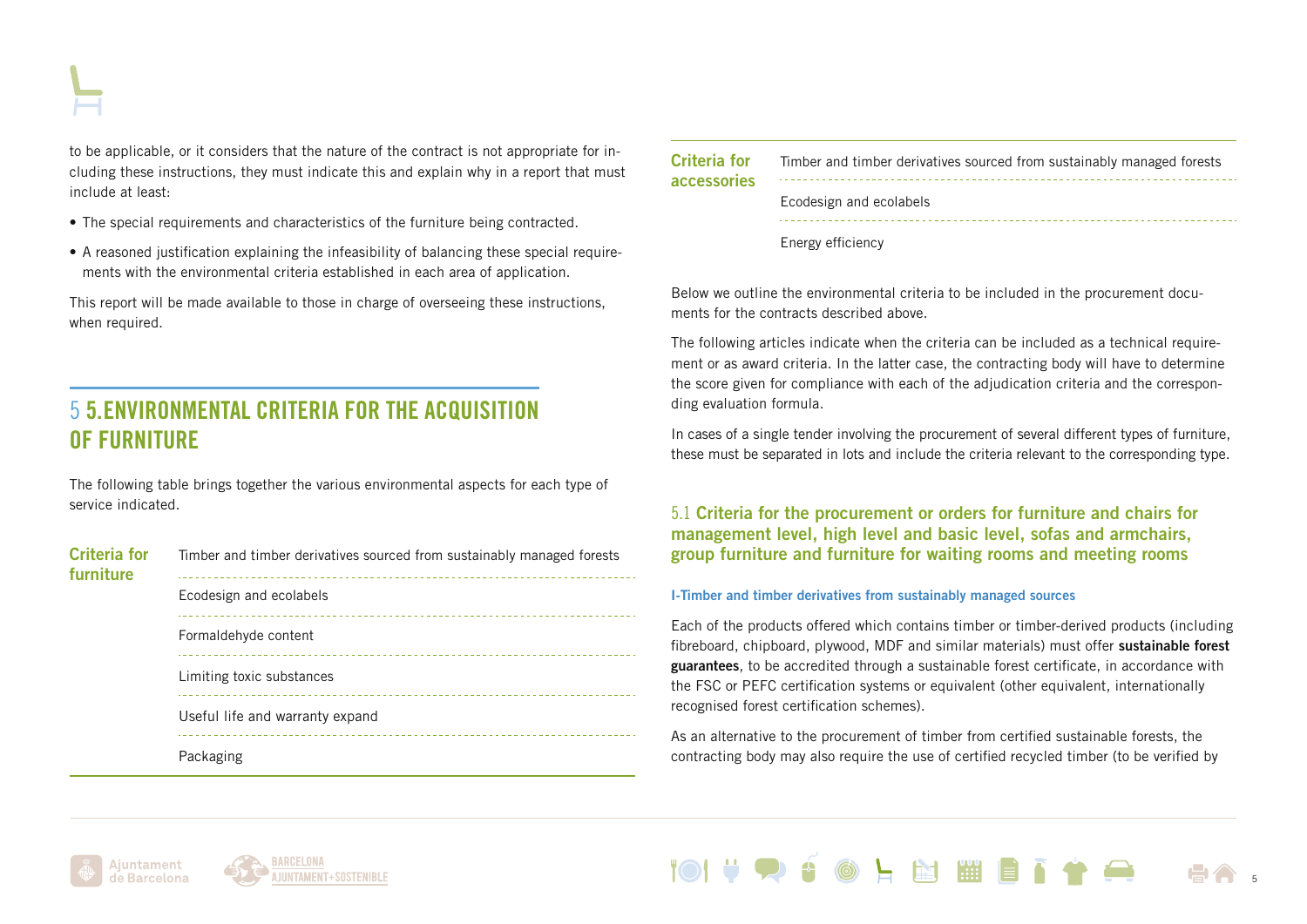the technical product description or documentation accrediting compliance with the "EPF recycled wood" or "FSC recycled" standards or other equivalent schemes).

#### II- Ecodesign and ecolabels

In the awarding it will be taken into account if products have been designed following ecodesign criteria, including an analysis of the most relevant environmental aspects, such as the incorporation of recycled/sustainable raw materials, the elimination of toxic products and substances, product durability and ease of recycling the product's components.

Ecodesign or ecolabelled products, which are improved from a life cycle assessment, present environmental improvements in these areas. As such, compliance with these criteria may be verified using the following documents:

- UNE 150301 or UNE-EN-ISO 14006 certificates with the corresponding documentation, with an explicit reference to the basic product.
- Sworn declaration by the manufacturer of a life cycle assessment (LCA) for environmental improvement of the basic product in accordance with UNE-EN-ISO 14040 and 14044 or equivalent (depending on model).
- Basic product with type I ecolabel certification (European Ecolabel, Nordic Swan, Blue Angel or equivalent).

#### III- Formaldehyde content

In the case of timber material (chipboard according to UNE-EN 312, fibreboard according to UNE-EN 622, oriented strand board according to UNE-EN 300, and others), the contracting body will consider as award criteria that they are classified as class E1 according to standard EN 13986, in accordance with the procedures to determine formaldehyde content outlined in standards UNE-EN 120, UNE-EN 717 or equivalent. Accreditation can be shown on the product's technical description sheet.

In the case of fabric and fibres, the contracting body will consider as award criteria that quantities of free and partly hydrolysable formaldehyde in fabrics and fibres be below 300 ppm, to be verified with a type I ecolabel certificate (EU Ecolabel, Nordic Swan, Oeko-Tex) or the report from a test carried out following the ISO 14184-1 method or equivalent.

#### IV- Limiting of toxic substances

The contracting body will consider as award criteria that the foam used in chairs, armchairs, sofas and similar furniture does not contain substances that are toxic for either human health or the environment (heavy metals, formaldehyde, phthalates CFC, HCFC) as described in type I ecolabels (European Ecolabel, CERTIPUR and similar).

#### V- Useful life and terms of warranty

In order to lengthen the useful life of furniture, the contracting body will establish a minimum term of warranty and will positively evaluate extensions to this warranty in the following aspects:

- technical product warranty (general)
- guarantee to keep offering the same range of products (in years)
- time availability of functionally compatible replacement parts for parts of wooden products subject to wear and tear (hinges, panels, locks, etc.)

#### VI- Packaging

The contracting body will consider as award criteria that suppliers use packaging materials made from recycled cardboard or plastic.

The contracting body will require as a compulsory criteria that the awarded company remove the packaging from the furniture once delivered and guarantee proper handling, be it separate collection through an authorised waste manager or through the corresponding municipal facilities.

In the case of furniture being replaced, and if the contracting body so requests, it will be required that the supplier takes away the previous items to be reused or recycled once they reach the end of their useful life.

**Fast Pill** 



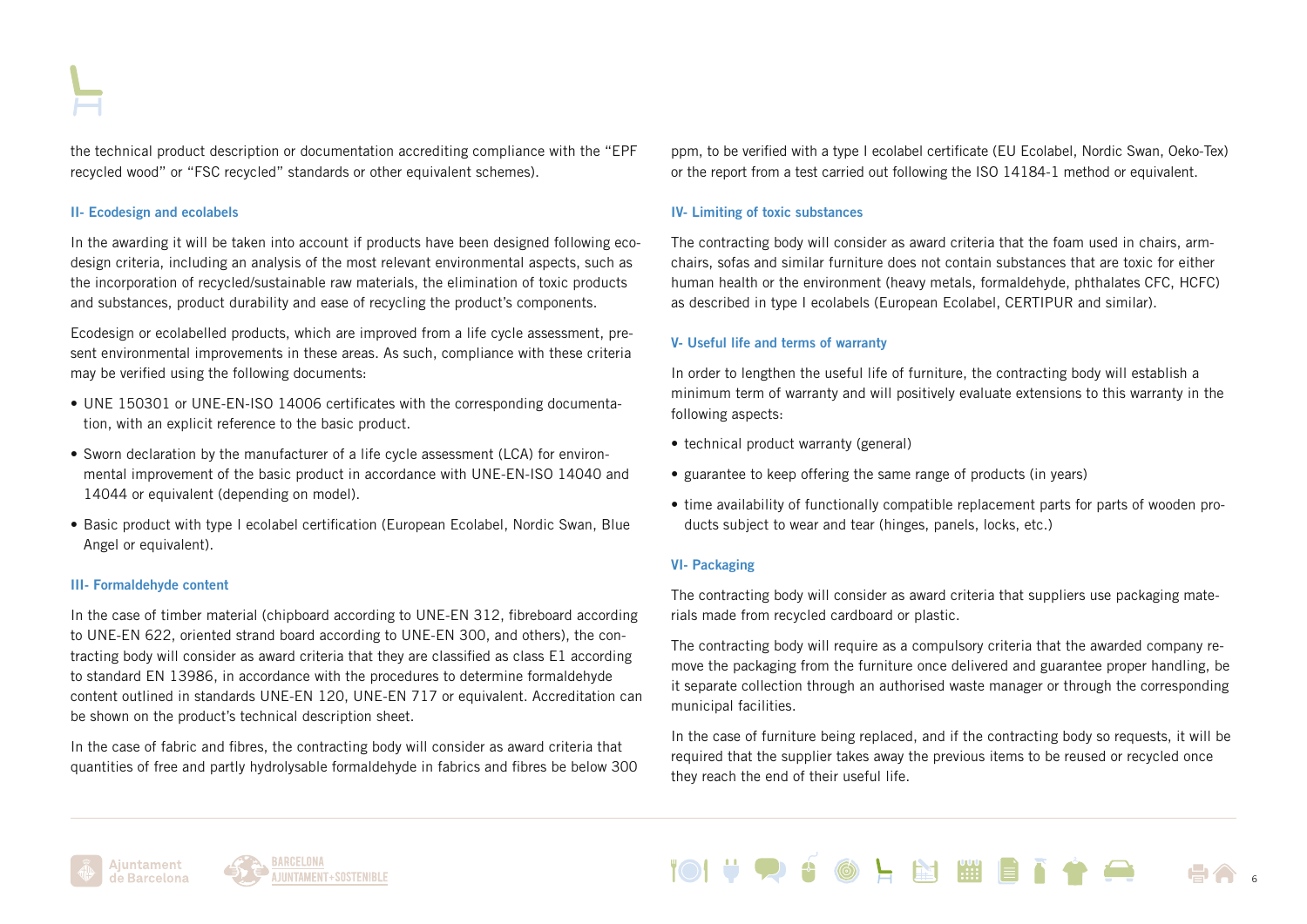#### 5.2 Criteria for the procurement or orders for auxiliary furniture and furniture accessories

Office furniture supply contracts often include the supply of different types of items: floor or table lamps, various types of partitions or dividers, as well as curtains, bins, hanging racks, and other things. As this covers such a wide range, it is not possible to define specific detailed criteria for each item. Notwithstanding, the priorities outlined in these instructions fall under three basic criteria:

- In the procurement of accessories made from or containing timber, the contracting body will include the sustainable forest criteria described in Section 5.1.
- In the procurement of accessories that consume power, the contracting body will include energy efficiency criteria, such as the use of efficient technologies (LED, low-consumption compact fluorescent lights or high-performance halogen bulbs) and the highest category of energy efficiency (A to C), if they exist.
- In any case, the contracting body may positively evaluate products that have been produced following ecodesign criteria, as described in Section 5.1.

### 6 CONTRACTING OTHER TYPES OF SERVICES INVOLVING THE PROCUREMENT OR REPLACEMENT OF FURNITURE

In the case of services whose execution involves the successful tenderer installing furniture, or replacing existing furniture, such as comprehensive contracts covering the management of municipal facilities or similar, the contracting body must at least include the sustainable forest criteria described in Section 5.1.

Furthermore, the contracting body, without prejudice to the quality of the service covered by the contract, must consider the possibility and suitability of awarding points to products manufactured following ecodesign criteria, as described in Section 5.1.

### 7 MONITORING SYSTEM

In accordance with the Mayoral Decree on Responsible Public Procurement using Social and Environmental Criteria and the Policy Decree on Responsible Procurement of Timber from sustainably managed forests, the person responsible for the contract will ensure that the awarded company complies with and executes the environmental clauses included in the contract. While those managing the + Sustainable City Council Programme do not have an automated system to monitor the environmental aspects of contracts, the person responsible for the contract will supply the following information via the email address [ajuntamentsostenible@bcn.cat:](mailto:ajuntamentsostenible%40bcn.cat?subject=)

- Procurement documents.
- A copy of the adjudication report with information on the environmental criteria of the bids.
- A list with the type of furniture acquired and a copy of the technical description for each of the product types.
- A copy of the sustainable forest certificates for each of the products containing timber (FSC or PEFC chain of custody certificate or equivalent); type I ecolabel certification (EU Ecolabel, NF Environment or equivalent), or similar documentation in case of recycled timber used.

Those managing the + Sustainable City Council Programme may request additional information from the contracting body. Furthermore, they will be able to request a report justifying the exclusion of some or all of the environmental clauses established in these instructions from the head of the department involved.